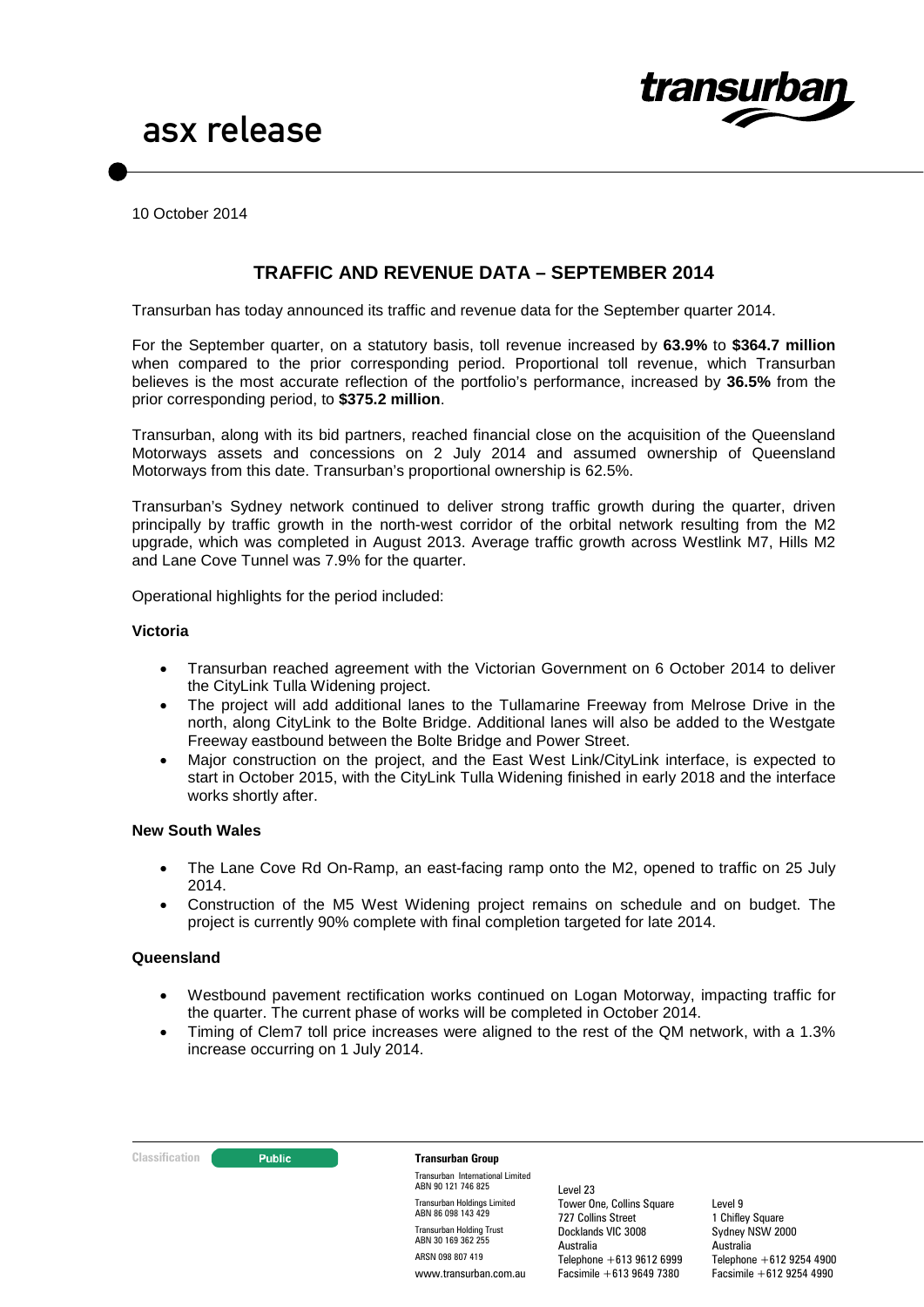

**USA**

- Average workday toll revenue for the quarter grew 74.1% to US\$116,673 from US\$67,032 in the prior corresponding period.
- The average dynamic toll price for the quarter was US\$2.89, with a maximum dynamic toll of US\$13.15.

Full traffic and revenue information for the September quarter is attached.

 $USL \subset$ 

**Amanda Street** Company Secretary

**Investor enquiries Henry Byrne** General Manager, Communications, Media and Investor Relations +61 438 564 245

#### **Classification Construction Transurban Group**

Transurban International Limited ABN 90 121 746 825 Transurban Holdings Limited ABN 86 098 143 429 Transurban Holding Trust ABN 30 169 362 255 ARSN 098 807 419 www.transurban.com.au

Level 23 Tower One, Collins Square 727 Collins Street Docklands VIC 3008 Australia Telephone +613 9612 6999 Facsimile +613 9649 7380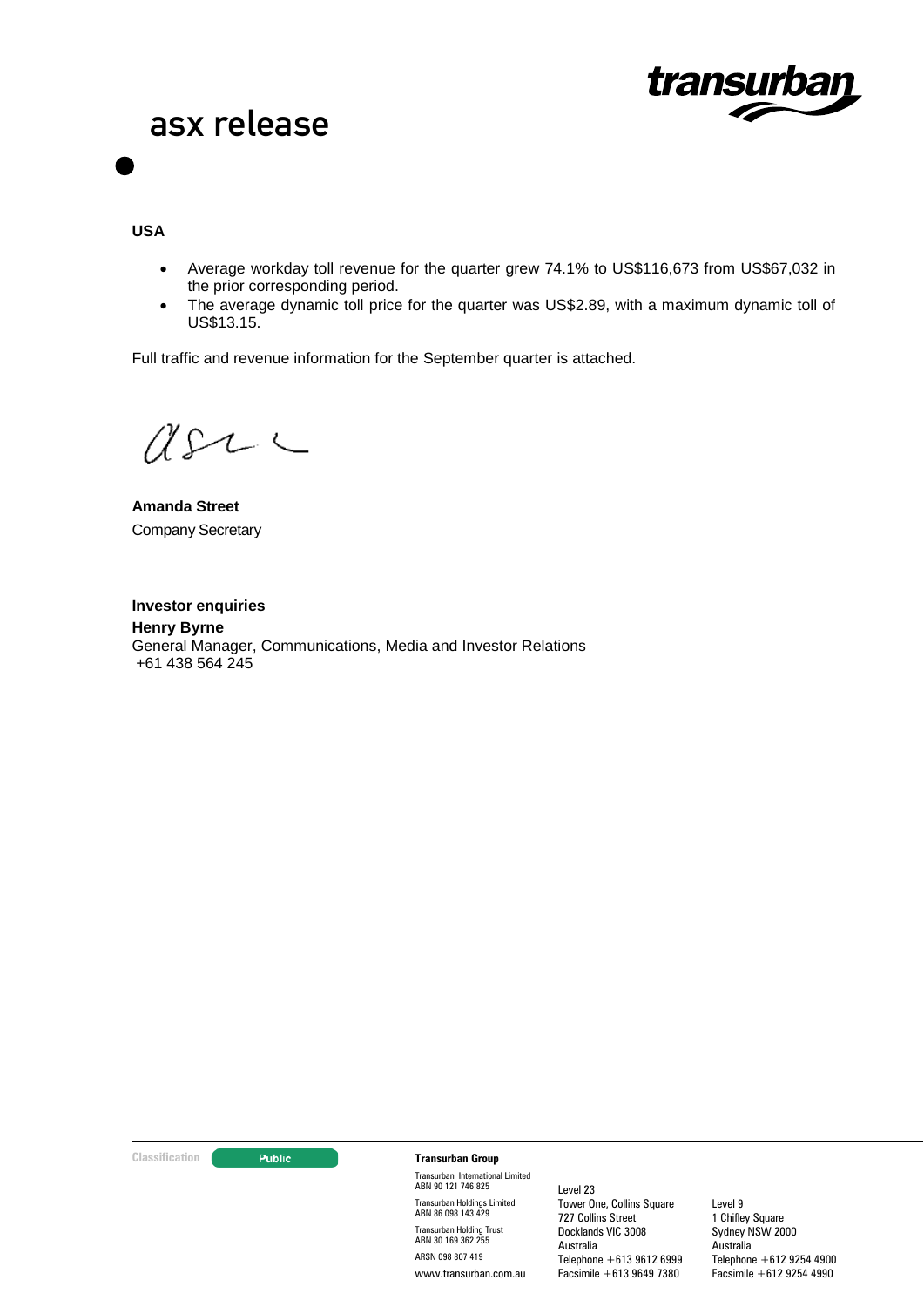

## **Appendix 1 – Traffic and revenue performance and commentary[1](#page-0-0)**

| September quarter              | <b>Transurban</b><br>ownership | <b>Total Toll revenue</b><br>% change | <b>ADT</b><br>% change |
|--------------------------------|--------------------------------|---------------------------------------|------------------------|
| CityLink                       | 100.0%                         | 6.5%                                  | $1.5%^{2}$             |
| Hills M2                       | 100.0%                         | 19.2%                                 | 12.1%                  |
| Lane Cove Tunnel / MRE         | 100.0%                         | 9.8%                                  | 6.3%                   |
| Cross City Tunnel <sup>3</sup> | 100.0%                         | N/A                                   | $(1.5\%)$              |
| M1 Eastern Distributor         | 75.1%                          | 6.0%                                  | 0.8%                   |
| Westlink M7                    | 50.0%                          | $9.7\%$                               | 5.8%                   |
| M5 South West Motorway         | 50.0%                          | 2.2%                                  | 0.9%                   |
| Gateway Motorway <sup>4</sup>  | 62.5%                          | 5.1%                                  | 3.1%                   |
| Logan Motorway <sup>4</sup>    | 62.5%                          | $(0.5\%)$                             | (2.6%)                 |
| Go Between Bridge <sup>4</sup> | 62.5%                          | N/A                                   | (0.7%                  |
| Clem7 <sup>4</sup>             | 62.5%                          | N/A                                   | $(1.9\%)$              |
| 495 Express Lanes              | 94.0%                          | 74.9%                                 | 14.3%                  |

#### **Classification Transurban Group**

Transurban International Limited ABN 90 121 746 825 Transurban Holdings Limited ABN 86 098 143 429 Transurban Holding Trust ABN 30 169 362 255 ARSN 098 807 419 www.transurban.com.au

Level 23 Tower One, Collins Square 727 Collins Street Docklands VIC 3008 Australia Telephone +613 9612 6999 Facsimile +613 9649 7380

 $1$  All percentage changes are to the prior corresponding period.

<span id="page-2-0"></span><sup>2</sup> CityLink traffic is calculated on Average Daily Transactions (ADT). All other assets are calculated on Average Daily Trips.

<span id="page-2-1"></span><sup>3</sup> Transurban acquired 100% ownership of Cross City Tunnel on 26 June 2014. Toll revenue comparison to the prior period is omitted from this release as this does not comply with Transurban Group's accounting policy.<br>4 Terms until the set of the set of the set of the set of the set of the set of the set of the set of the set of the set of the s

<span id="page-2-3"></span><span id="page-2-2"></span><sup>&</sup>lt;sup>4</sup> Transurban acquired 62.5% ownership of Queensland Motorways' assets on 2 July 2014. Traffic and toll revenue for the September quarter reflects the performance between 1 July and 30 September in both the current and prior periods. As Queensland Motorways did not own Go Between Bridge or Clem7 in the prior period, no toll revenue figures are provided.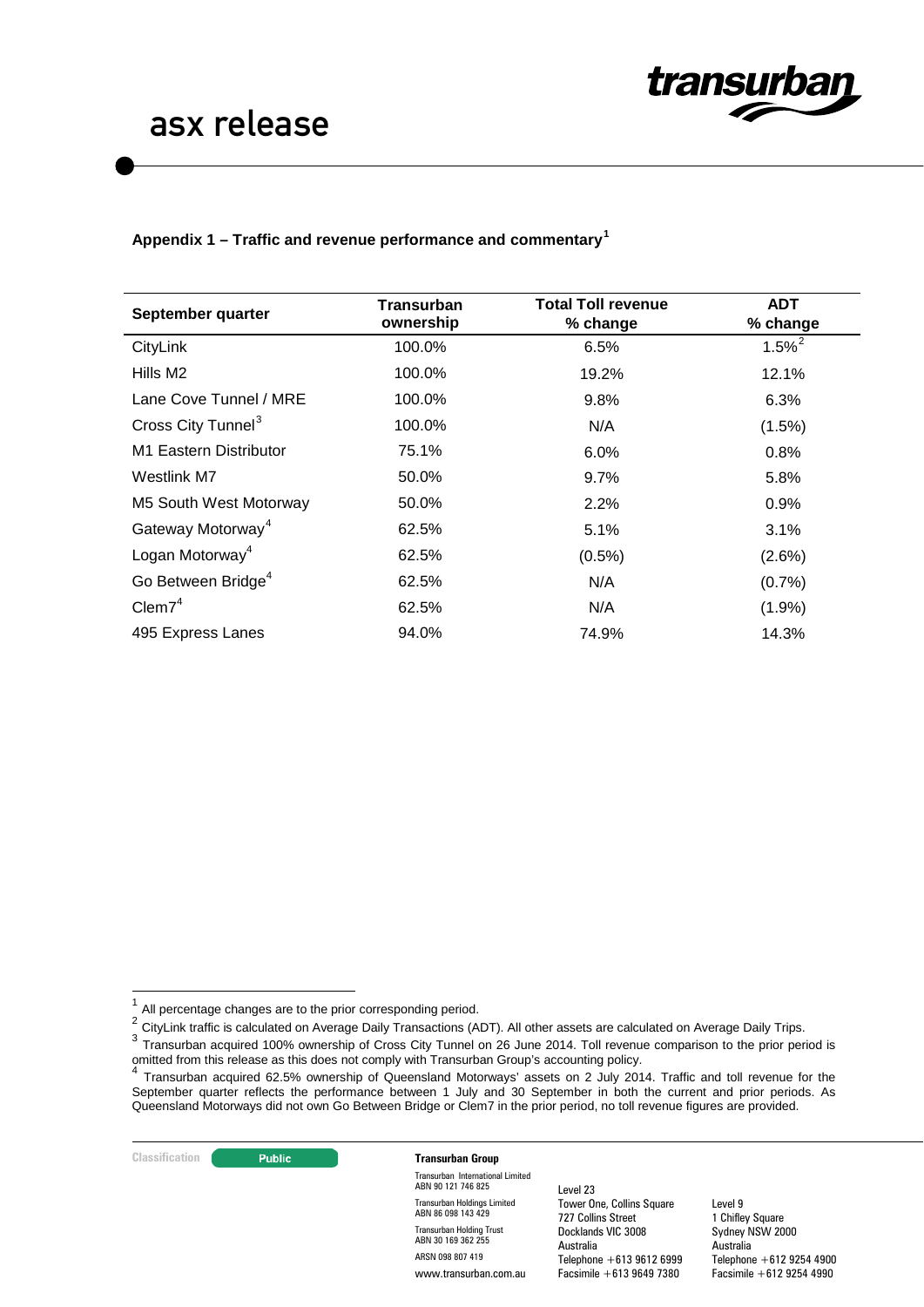

#### **Asset commentary**

## **CITYLINK**

For the September 2014 quarter, CityLink toll revenue increased 6.5% to \$143.2 million. ADT increased 1.5% to 812,971 transactions.

From a sectional perspective, Southern Link grew 1.4% for the quarter, with Western Link up 1.7%.

#### **HILLS M2**

For the September 2014 quarter, Hills M2 toll revenue increased 19.2% to \$53.7 million. ADT increased 12.1% to 112,206 trips.

Of total ADT, car traffic increased 12.4% and trucks increased 10.0%.

#### **LANE COVE TUNNEL/MRE**

For the September 2014 quarter, LCT/MRE toll revenue increased 9.8% to \$18.5 million. ADT increased 6.3% to 79,514 trips.

Of total ADT, car traffic increased 6.0% and trucks increased 13.0%.

# **CROSS CITY TUNNEL**[5](#page-2-3)

For the September 2014 quarter, Cross City Tunnel ADT decreased 1.5% to 35,577 trips.

Of total ADT, car traffic decreased 1.3% and trucks decreased 11.2%.

## **M1 EASTERN DISTRIBUTOR**

For the September 2014 quarter, M1 Eastern Distributor toll revenue increased 6.0% to \$27.7 million. ADT increased 0.8% to 52,666 trips.

Of total ADT, car traffic increased 1.0% and trucks decreased 3.3%.

#### **WESTLINK M7**

For the September 2014 quarter, Westlink M7 toll revenue increased 9.7% to \$62.4 million. ADT increased 5.8% to 160,886 trips.

Of total ADT, car traffic increased 6.1% and trucks increased 4.2%.

The toll price increased from 37.59 cents per kilometre to 37.81 cents per kilometre on 1 July 2014.

Average tolled trip length was 12.81 kilometres for the quarter compared to 12.78 for the prior corresponding period.

#### **Classification Transurban Group**

Transurban International Limited ABN 90 121 746 825 Transurban Holdings Limited ABN 86 098 143 429 Transurban Holding Trust ABN 30 169 362 255 ARSN 098 807 419 www.transurban.com.au

Level 23 Tower One, Collins Square 727 Collins Street Docklands VIC 3008 Australia Telephone +613 9612 6999 Facsimile +613 9649 7380

<span id="page-3-0"></span><sup>5</sup> Transurban acquired 100% ownership of Cross City Tunnel on 26 June 2014. Toll revenue comparison to the prior period is omitted from this release as this does not comply with Transurban Group's accounting policy.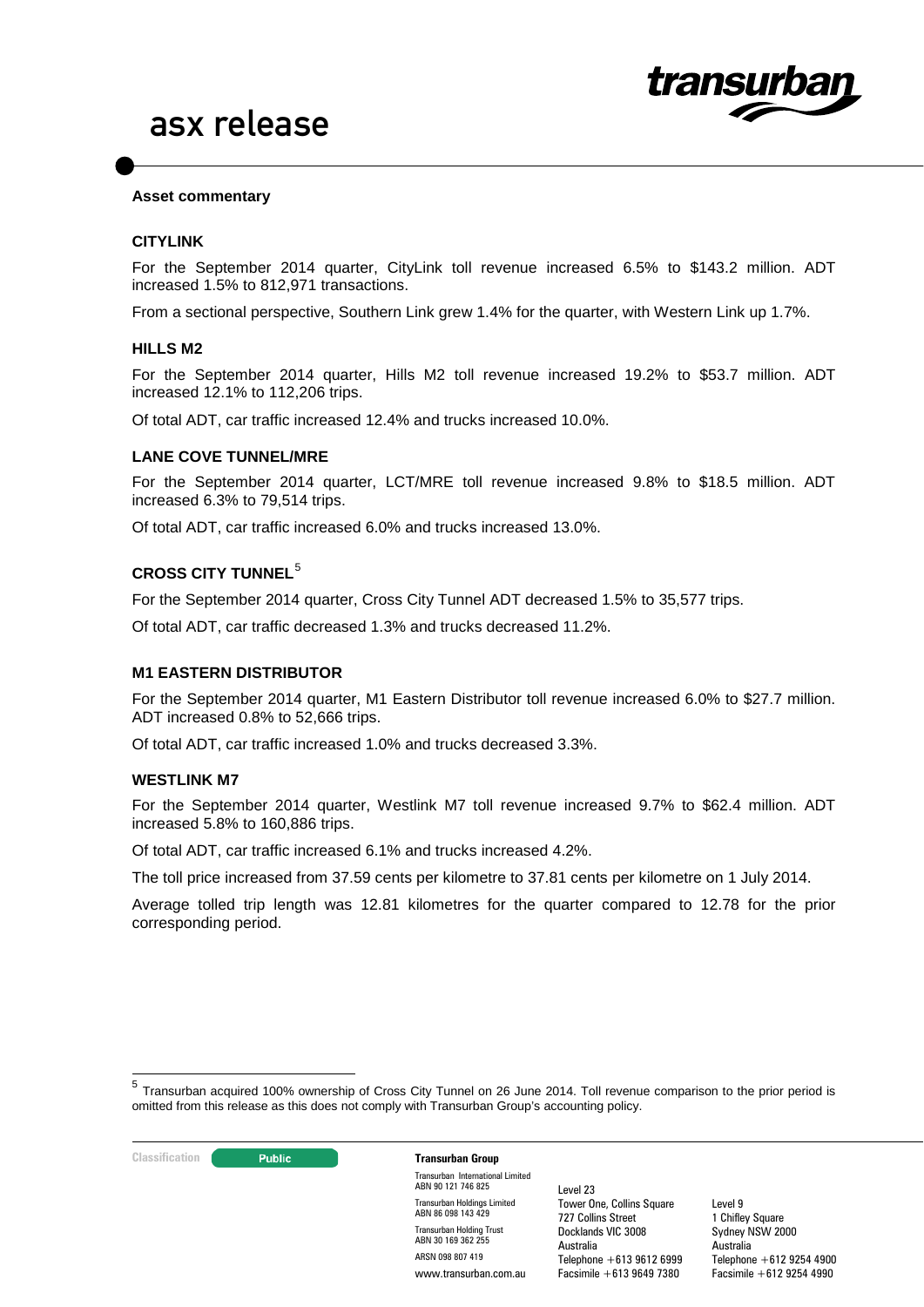

#### **M5 SOUTH WEST MOTORWAY**

For the September 2014 quarter, M5 South West Motorway toll revenue increased 2.2% to \$48.0 million. ADT increased 0.9% to 122,987 trips.

Of total ADT, car traffic increased 0.6% and trucks increased 3.9%.

## **GATEWAY MOTORWAY**[6](#page-3-0)

For the September 2014 quarter, Gateway Motorway toll revenue increased 5.1% to \$47.6 million. ADT increased 3.1% to 112,392 trips.

Of total ADT, motorcycle traffic decreased 2.2%, car traffic increased 2.7%, LCV traffic increased 7.1% and HCV traffic increased 1.8%.

### **LOGAN MOTORWAY**<sup>6</sup>

For the September 2014 quarter, Logan Motorway toll revenue decreased 0.5% to \$36.5 million. ADT decreased 2.6% to 149,155 trips.

Of total ADT, motorcycle traffic decreased 7.2%, car traffic decreased 3.2%, LCV traffic increased 0.4% and HCV traffic decreased 2.1%.

# **GO BETWEEN BRIDGE**<sup>6</sup>

For the September 2014 quarter, Go Between Bridge ADT decreased 0.7% to 11,679 trips.

Of total ADT, motorcycle traffic decreased 2.2%, car traffic decreased 1.6%, LCV traffic increased 5.3% and HCV traffic increased 4.9%.

### **CLEM7**<sup>6</sup>

For the September 2014 quarter, Clem7 ADT decreased 1.9% to 26,774 trips.

Of total ADT, motorcycle traffic decreased 7.8%, car traffic decreased 2.6%, LCV traffic increased 2.0% and HCV traffic increased 1.2%.

#### **495 EXPRESS LANES**

Average daily toll revenue for the quarter grew 74.9% to US\$90,508 from US\$51,736 in the prior corresponding period. ADT increased 14.3% for the same period.

Average workday toll revenue for the September quarter was US\$116,673, in line with the June quarter despite a significant proportion of the September quarter containing the US summer vacation period. Average workday revenue in the month of September (after the vacation period) was US\$124,961, an increase of 11.1% over the average workday revenue in July and August.

<span id="page-4-0"></span>The average dynamic toll price for the quarter was US\$2.89, with a maximum dynamic toll of US\$13.15.

#### **Classification Transurban Group**

Transurban International Limited ABN 90 121 746 825 Transurban Holdings Limited ABN 86 098 143 429 Transurban Holding Trust ABN 30 169 362 255 ARSN 098 807 419 www.transurban.com.au

Level 23 Tower One, Collins Square 727 Collins Street Docklands VIC 3008 Australia Telephone +613 9612 6999 Facsimile +613 9649 7380

<sup>&</sup>lt;sup>6</sup> Transurban acquired 62.5% ownership of Queensland Motorways' assets on 2 July 2014. Traffic and toll revenue for the September quarter reflects the performance between 1 July and 30 September in both the current and prior periods. As Queensland Motorways did not own Go Between Bridge or Clem7 in the prior period, no toll revenue figures are provided.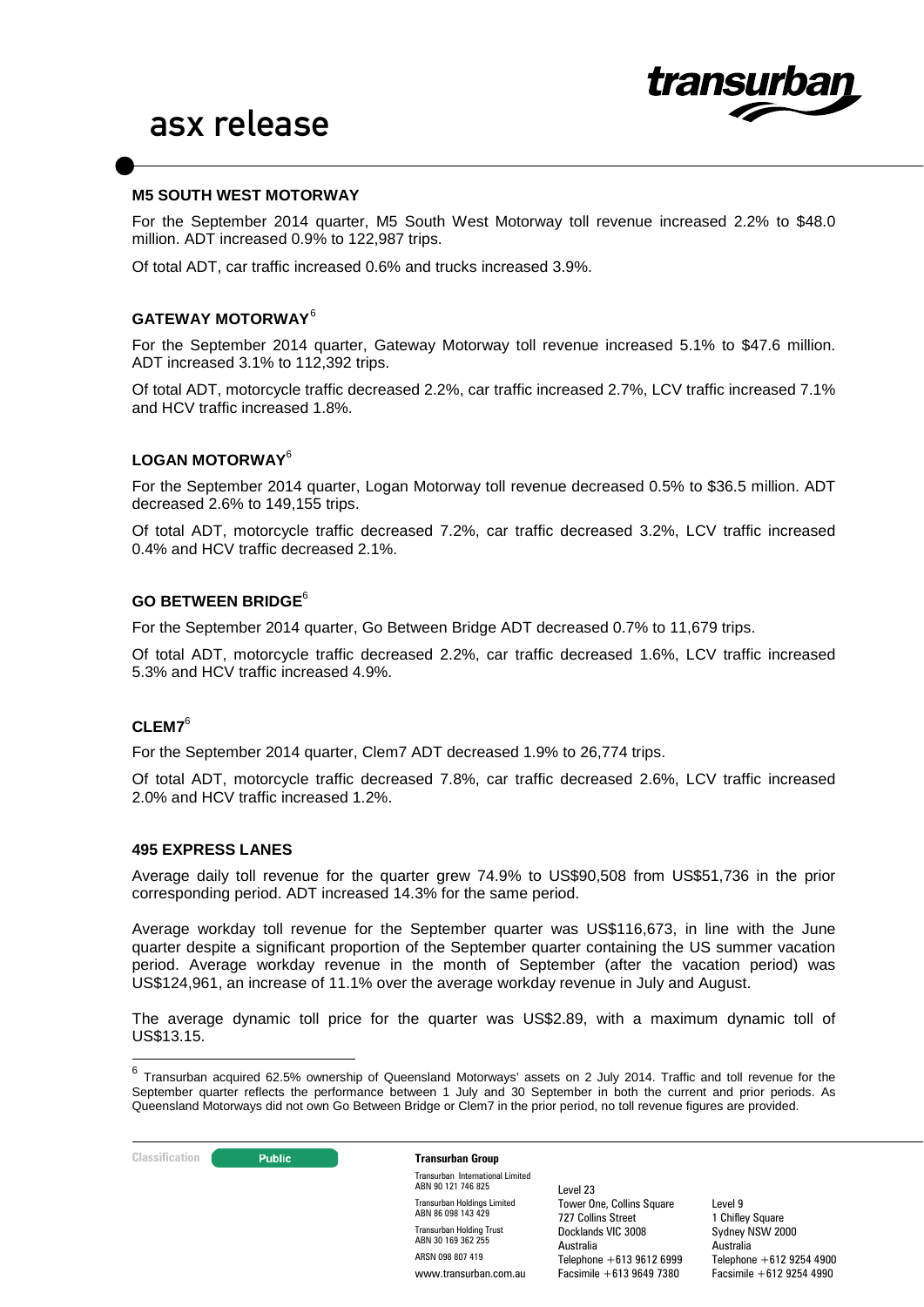

# **Appendix 2 – Traffic and revenue data – September quarter**

| <b>Asset</b>              |                                                             | Sep 14<br>quarter | Sep 13<br>quarter | % change  |
|---------------------------|-------------------------------------------------------------|-------------------|-------------------|-----------|
|                           |                                                             |                   |                   | 6.5%      |
|                           | Total Toll Revenue (\$A'000) (net of GST)                   | \$143,213         | \$134,528         | 1.5%      |
| CityLink                  | <b>Average Daily Transactions</b>                           | 812,971           | 800,769           |           |
|                           | <b>Average Workday Transactions</b>                         | 877,071           | 866,844           | 1.2%      |
|                           | Total Toll Revenue (\$A'000) (net of GST)                   | \$53,690          | \$45,045          | 19.2%     |
| Hills M <sub>2</sub>      | <b>Average Daily Trips</b>                                  | 112,206           | 100,109           | 12.1%     |
|                           | Average Workday Trips                                       | 123,202           | 109,237           | 12.8%     |
|                           |                                                             |                   |                   |           |
| Lane Cove                 | Total Toll Revenue (\$A'000) (net of GST)                   | \$18,551          | \$16,896          | 9.8%      |
| Tunnel /                  | <b>Average Daily Trips</b>                                  | 79,514            | 74,822            | 6.3%      |
| MRE                       | Average Workday Trips                                       | 87,601            | 82,390            | 6.3%      |
|                           |                                                             |                   |                   |           |
|                           | Total Toll Revenue (\$A'000) (net of GST)                   | \$13,314          | N/A               | N/A       |
| Cross City                | <b>Average Daily Trips</b>                                  | 35,577            | 36,110            | $(1.5\%)$ |
| Tunnel <sup>'</sup>       | Average Workday Trips                                       | 37,780            | 38,272            | $(1.3\%)$ |
|                           |                                                             |                   |                   |           |
|                           | Total Toll Revenue (\$A'000) (net of GST)                   | \$27,678          | \$26,111          | 6.0%      |
| M1 Eastern<br>Distributor | <b>Average Daily Trips</b>                                  | 52,666            | 52,230            | 0.8%      |
|                           | Average Workday Trips                                       | 56,213            | 55,875            | 0.6%      |
|                           |                                                             |                   |                   |           |
|                           | Total Toll Revenue (\$A'000) (net of GST)                   | \$62,416          | \$56,873          | 9.7%      |
|                           | <b>Average Daily Trips</b>                                  | 160,886           | 152,080           | 5.8%      |
|                           | Average Workday Trips                                       | 179,676           | 169,641           | 5.9%      |
| Westlink M7               | Average daily tolled vehicle kilometres<br>travelled ('000) | 2,041             | 1,944             | 5.0%      |
|                           | Average daily total vehicle kilometres<br>travelled ('000)  | 2,471             | 2,325             | 6.3%      |
|                           |                                                             |                   |                   |           |
| M5 South<br>West          | Total Toll Revenue (\$A'000) (net of GST)                   | \$47,962          | \$46,924          | 2.2%      |
|                           | <b>Average Daily Trips</b>                                  | 122,987           | 121,933           | 0.9%      |
| Motorway                  | Average Workday Trips                                       | 128,024           | 127,172           | 0.7%      |
|                           |                                                             |                   |                   |           |
| Gateway                   | Total Toll Revenue (\$A'000) (net of GST)                   | \$47,624          | \$45,295          | 5.1%      |
| Motorway <sup>8</sup>     | <b>Average Daily Trips</b>                                  | 112,392           | 109,038           | 3.1%      |
|                           | Average Workday Trips                                       | 123,667           | 119,356           | 3.6%      |

<sup>7</sup> Transurban acquired 100% ownership of Cross City Tunnel on 26 June 2014. Toll revenue comparison to the prior period is omitted from this release as this does not comply with Transurban Group's accounting policy.<br><sup>8</sup> Transurban Group's accounting policy.

#### **Classification Transurban Group**

Transurban International Limited ABN 90 121 746 825 Transurban Holdings Limited ABN 86 098 143 429 Transurban Holding Trust ABN 30 169 362 255 ARSN 098 807 419 www.transurban.com.au

Level 23 Tower One, Collins Square 727 Collins Street Docklands VIC 3008 Australia Telephone +613 9612 6999 Facsimile +613 9649 7380

<span id="page-5-1"></span><span id="page-5-0"></span><sup>&</sup>lt;sup>8</sup> Transurban acquired 62.5% ownership of Queensland Motorways' assets on 2 July 2014. Traffic and toll revenue for the September quarter reflects the performance between 1 July and 30 September in both the current and prior periods. As Queensland Motorways did not own Go Between Bridge or Clem7 in the prior period, no toll revenue figures are provided.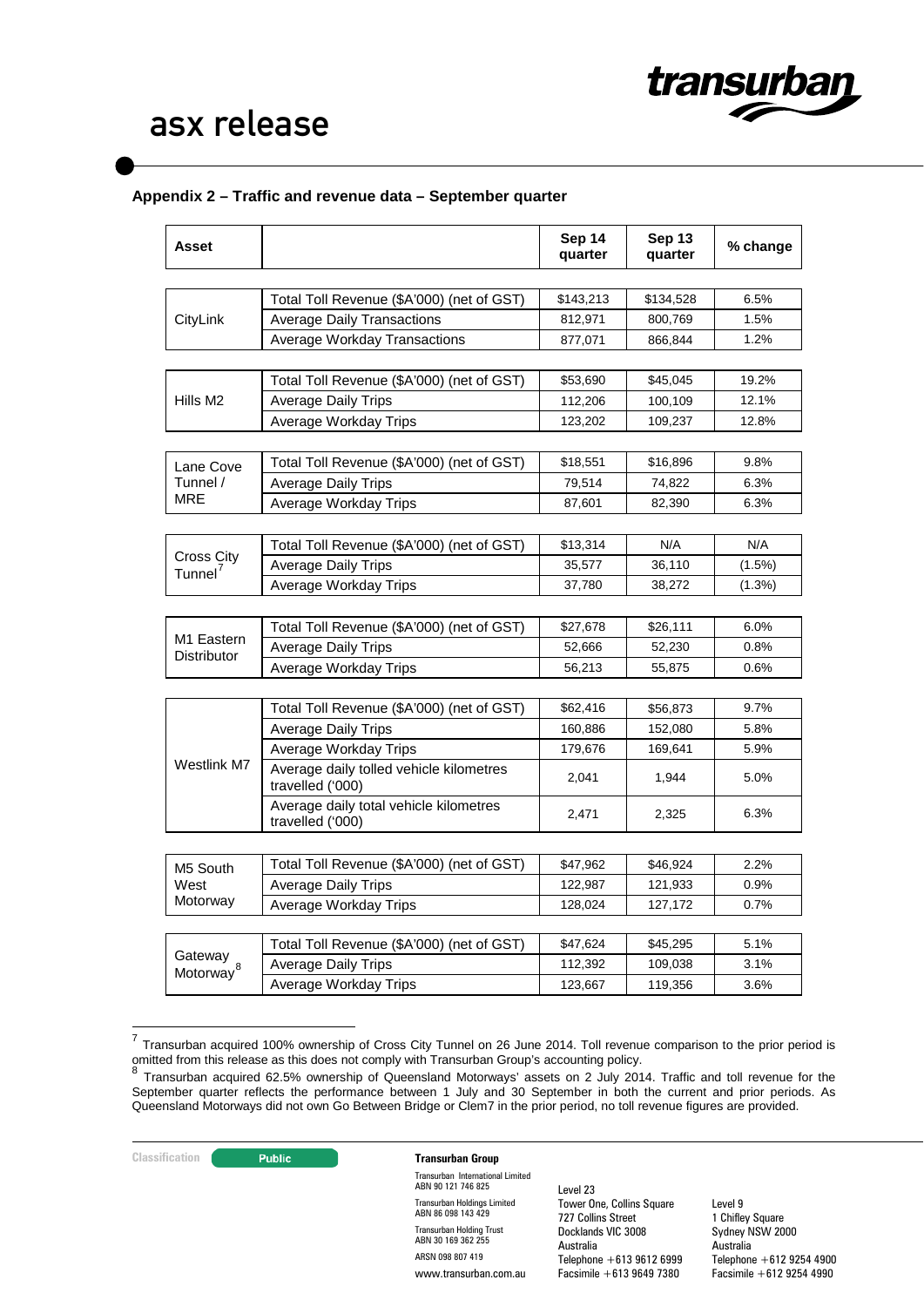

| Asset                             |                                           | Sep 14<br>quarter | Sep 13<br>quarter | % change  |
|-----------------------------------|-------------------------------------------|-------------------|-------------------|-----------|
|                                   |                                           |                   |                   |           |
| Logan<br>Motorway <sup>8</sup>    | Total Toll Revenue (\$A'000) (net of GST) | \$36,537          | \$36,708          | $(0.5\%)$ |
|                                   | <b>Average Daily Trips</b>                | 149,155           | 153,175           | $(2.6\%)$ |
|                                   | Average Workday Trips                     | 167,503           | 171,300           | $(2.2\%)$ |
|                                   |                                           |                   |                   |           |
| Go Between<br>Bridge <sup>8</sup> | Total Toll Revenue (\$A'000) (net of GST) | \$3,109           | N/A               | N/A       |
|                                   | <b>Average Daily Trips</b>                | 11,679            | 11,764            | (0.7%     |
|                                   | Average Workday Trips                     | 13,175            | 13,175            | 0.0%      |
|                                   |                                           |                   |                   |           |
| Clem <sup>8</sup>                 | Total Toll Revenue (\$A'000) (net of GST) | \$12,102          | N/A               | N/A       |
|                                   | <b>Average Daily Trips</b>                | 26,774            | 27,282            | $(1.9\%)$ |
|                                   | Average Workday Trips                     | 30,199            | 30,522            | $(1.1\%)$ |
|                                   |                                           |                   |                   |           |
| 495 Express<br>Lanes              | Total Toll Revenue (\$USD'000)            | \$8,327           | \$4,760           | 74.9%     |
|                                   | Average Daily Trips                       | 34,888            | 30,518            | 14.3%     |
|                                   | Average Workday Trips                     | 43,170            | 37,574            | 14.9%     |

#### **Classification Transurban Group**

Transurban International Limited ABN 90 121 746 825 Transurban Holdings Limited ABN 86 098 143 429 Transurban Holding Trust ABN 30 169 362 255 ARSN 098 807 419 www.transurban.com.au

Level 23 Tower One, Collins Square 727 Collins Street Docklands VIC 3008 Australia Telephone +613 9612 6999 Facsimile +613 9649 7380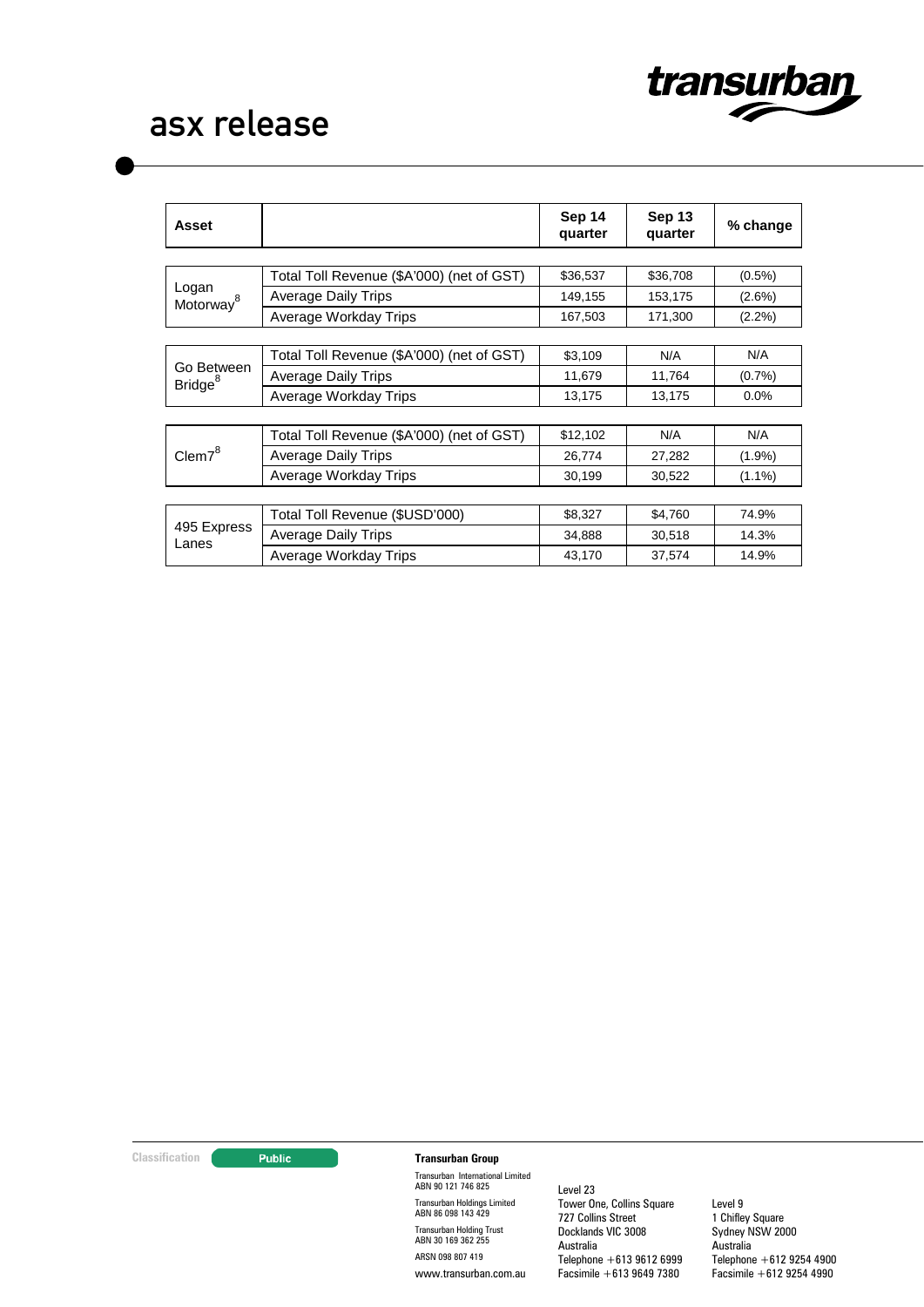

## **Appendix 3 – Reconciliation of proportional toll revenue to statutory toll revenue**

#### **Basis of preparation**

This document includes toll revenue reported on a statutory as well as non-statutory basis (proportional toll revenue).

Proportional toll revenue is the aggregation of the results from each asset multiplied by Transurban's percentage ownership. The proportional result is one of the primary measures that the Board uses to assess the operating performance of Transurban, with an aim to maintain a focus on operating results and associated cash generation. It reflects the contribution from individual assets to Transurban's operating performance and permits a meaningful analysis of the underlying performance of Transurban's assets.

The table below reconciles proportional toll revenue to statutory toll revenue for the September quarter.

|                                                                                                    | Sep 14 quarter<br>(\$'000) | Sep 13 quarter<br>(\$'000) | %<br>change |
|----------------------------------------------------------------------------------------------------|----------------------------|----------------------------|-------------|
|                                                                                                    |                            |                            |             |
| <b>Proportional Toll Revenue</b>                                                                   | \$375,209                  | \$274,950                  | 36.5%       |
| Add: Proportional Toll Revenue attributable to<br>M1 Eastern Distributor non-controlling interests | \$6,892                    | \$6,502                    | 6.0%        |
| Add: Proportional Toll Revenue attributable to<br>495 Express Lanes non-controlling interests      | \$533                      | \$0                        | N/A         |
| Add: Proportional Toll Revenue attributable to<br>Gateway Motorway non-controlling interests       | \$17,859                   | \$0                        | N/A         |
| Add: Proportional Toll Revenue attributable to<br>Logan Motorway non-controlling interests         | \$13,701                   | \$0                        | N/A         |
| Add: Proportional Toll Revenue attributable to<br>Go Between Bridge non-controlling interests      | \$1,166                    | \$0                        | N/A         |
| Add: Proportional Toll Revenue attributable to<br>Clem7 non-controlling interests                  | \$4,538                    | \$0                        | N/A         |
| Less: Proportional Toll Revenue of M5 SWM                                                          | (\$23,981)                 | (\$23,462)                 | 2.2%        |
| Less: Proportional Toll Revenue of WM7                                                             | (\$31,208)                 | (\$28,436)                 | 9.7%        |
| Less: Proportional Toll Revenue of Pocahontas<br>895                                               | (\$0)                      | (\$3,434)                  | N/A         |
| Less: Proportional Toll Revenue of 495<br>Express Lanes <sup>9</sup>                               | (\$0)                      | (\$3,539)                  | N/A         |
| <b>Statutory Toll Revenue</b>                                                                      | \$364,710                  | \$222,580                  | 63.9%       |

<span id="page-7-0"></span> $^{9}$  Transurban's proportional ownership of 495 Express Lanes changed from 67.5% to 94.0% in June 2014.

#### **Classification CLASSIFICATE:** Public **Transurban Group**

Transurban International Limited ABN 90 121 746 825 Transurban Holdings Limited ABN 86 098 143 429 Transurban Holding Trust ABN 30 169 362 255 ARSN 098 807 419 www.transurban.com.au

Level 23 Tower One, Collins Square 727 Collins Street Docklands VIC 3008 Australia Telephone  $+613,9612,6999$ Facsimile +613 9649 7380